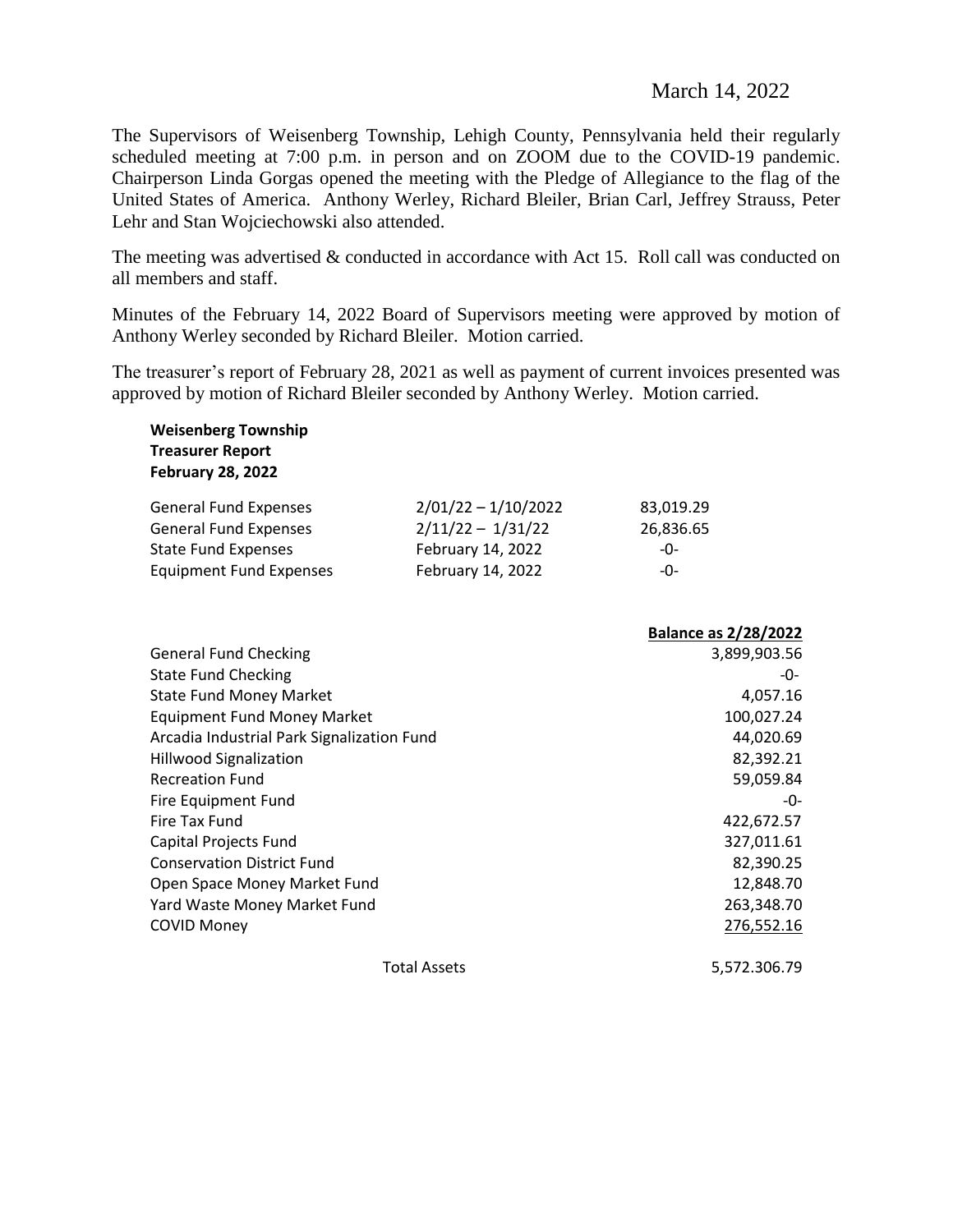| <b>Beginning Balance</b>                      | VISA Account Reconciliation - Brian |         | 1,254.56       |
|-----------------------------------------------|-------------------------------------|---------|----------------|
| Payments                                      |                                     |         | (1,254.56)     |
| Purchases                                     | Zoom                                | 14.99   |                |
|                                               | 1&1 Internet Email                  | 32.71   |                |
| Lathern Time - Monthy Time Clock<br>39.00     |                                     |         |                |
| <b>USPS</b>                                   |                                     | 9.25    |                |
| PSU Extension - Class for Tony & Jim<br>32.71 |                                     |         |                |
|                                               |                                     | 135.95  |                |
|                                               |                                     |         |                |
|                                               |                                     |         | 135.95         |
|                                               |                                     |         | 135.95         |
|                                               | VISA Account Reconciliation - Tony  |         |                |
| <b>Beginning Balance</b>                      |                                     |         | 0.00           |
| Payments                                      |                                     |         | (0.00)         |
| Purchases                                     | Atlas Copco - Air Compressor        | \$84.61 |                |
| <b>Ending Balance</b>                         |                                     |         | 84.61<br>84.61 |

#### **SUBDIVISIONS & LAND DEVELOPMENT:** None

#### **OLD BUSINESS:**

Joint Bidding – Oil & Line Painting - Anthony Werley made a motion to accept the lowest bid for the following joint bid items. (Heidelberg, Lynn, Lowhill and Weisenberg)

Item #1 – CRS-2PME-3M @ \$2.62/gallon(195,000 total gallons)–Weisenberg portion of 70,000. Gallons are awarded to Midland Asphalt Materials, Inc.

Item #2 – Line Painting – 4" Double Yellow Line @ 528.00/mile (94 miles)-Weisenberg portion of 45 miles is awarded to A-1 Traffic Control Products, LLC

Item #3 – Line Painting – 4" Single White Line @ 316.80/mile (15 miles)-Weisenberg portion of 10 miles is awarded to A-1 Traffic Control Products, LLC.

This motion was seconded by Richard Bleiler. Motion carried.

Kuhns Hill Road – Brian stated that Kuhns Hill Road is now open to traffic. Anthony Werley still has to put up guide rails but that will be done shortly. A payment request was received for \$135,020.70. Barry Isett & Associates completed the sight inspection of the culvert and is recommending payment to be made. Motion made by Richard Bleiler, seconded by Anthony Werley to pay the request of \$135,020.70. Motion carried.

Maintenance building addition and salt shed. – Discussion was held regarding the size and placement of the maintenance building addition approx. (56' x 130') and a new salt shed approx. (48' x 60') at 3535 Willow Run Road. Motion was made by Richard Bleiler, seconded by Linda Gorgas to grant Barry Isett & Associates to begin the engineering, surveying, drafting, design and bid documents with a price of \$30,500.00. Motion carried.

Commercial Fire Inspections – No addition comments.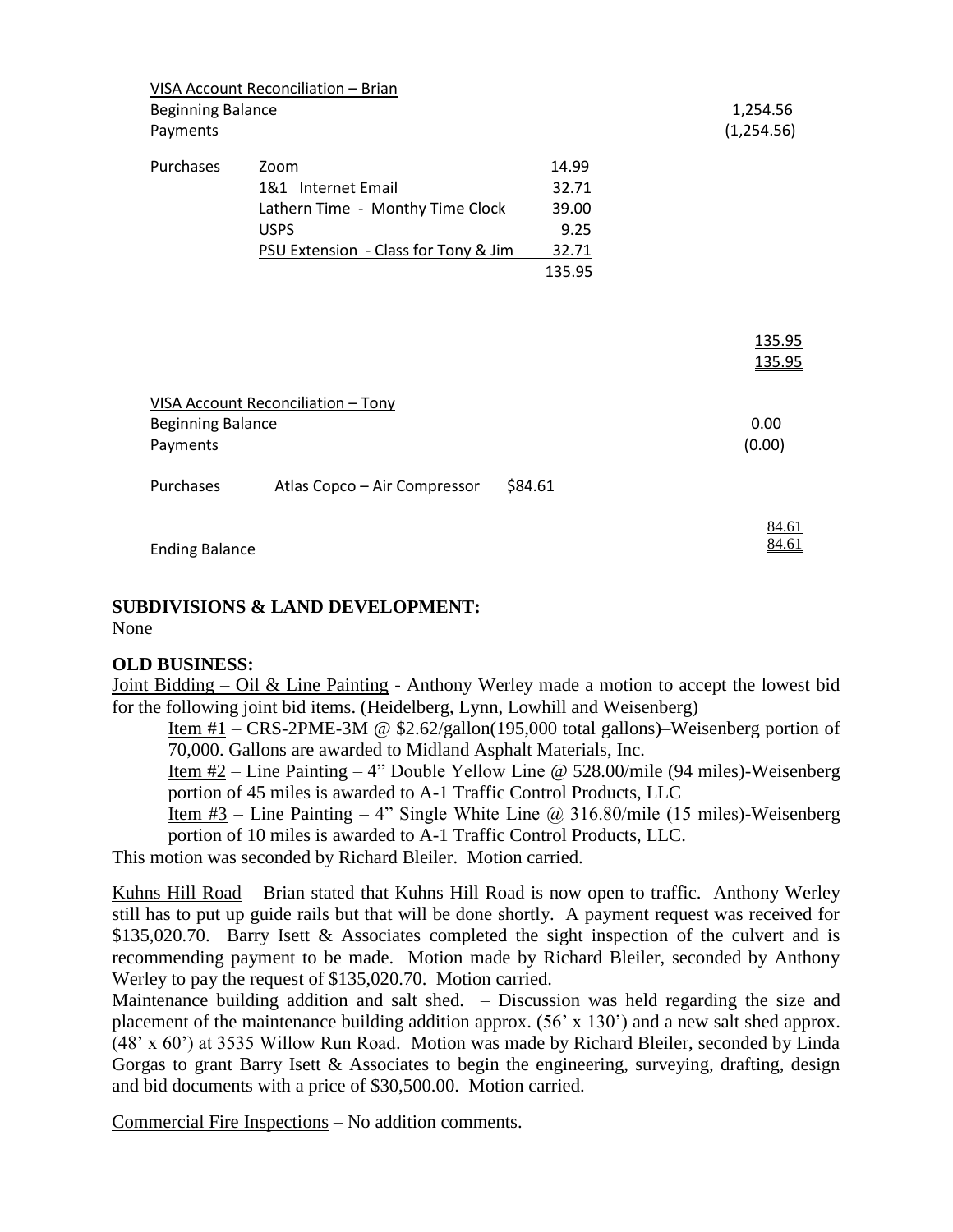#### **NEW BUSINESS:**

2022 Lawn Mowing Bid Results – Motion was made by Anthony Werley, seconded by Richard Blieler to accept the lowest bid made by Made-in-the-Shade for mowing the (2) fields and the Fire Station. Motion carried. Fertilizer and grub/insect control treatment would be a separate price (as needed).

Road materials for the upcoming 2022-2023 season will be advertised per motion of Richard Bleiler and seconded by Anthony Werley. These bids will be opened April  $11<sup>th</sup>$  and awarded at the next board meeting scheduled for April 11<sup>th</sup> 2022.

**Resolution # 22–3** to allow for an escalator clause for bituminous material was approved by motion made by Anthony Werley, seconded by Richard Bleiler. Motion carried.

Creamery & Winding Road – Culverts – Brian and Tony informed the Board that culverts on Creamery Road and Winding Road are in need of replacement. We would like to see if we qualify for funding to replace them both since they are right next to each other. The Dirt  $\&$ Gravel Road program advisers will look at these culverts shortly to determine if we qualify for funding.

Crossroads Community Church – Temporary classroom waiver request (Land Development) – Tim Gaugler and members of the Crossroads Community Church were in attendance to request a waiver from land development requirements to install a modular classroom structure due to their membership expanding. Brian informed the Board that if they consider this request there would still be a number of reviews that would need to be performed. (Storm water, septic, LVPC, PennDot, etc.). Discussion was held and it was decided by the Board to deny the waiver request for land development. Motion was made by Richard Bleiler, seconded by Anthony Werley. Motion carried.

Circle of Seasons – School Zone Sign – Jay Locke (Director of Operations) discussed with the Board a request for a school zone sign. It was stated that these types of signs are costly (25K) and you would still need PennDOT approval. Since the school does not have that kind of money budgeted for this type of expense an alternate option of non-flashing school zone signs was discussed. The school would need to supply an escrow to the Township of approx. \$2000.00 to cover the cost of engineering services and sign placement. Mr. Locke will be in touch with Brian Carl on the schools decision to move forward.

#### **PUBLIC COMMENT:**

None

#### **WEISENBERG VOLUNTEER FIRE DEPARTMENT'S COMMENTS:**

Matt Krapf, Fire Chief, informed the Board that they had 30 calls in 2022. A hoagie fundraiser will run until March  $29<sup>th</sup>$  with a pick-up date of April  $7<sup>th</sup>$ , 2022. He reviewed his comment letter dated  $3/14/2022$  regarding the activity of the fire department and their members. The new engine tanker has arrived. The old tanker has been sold (\$50,050.00) and they are awaiting the company to come and pick it up. The new card access system has been updated and is in working order.

#### **EAC COMMENTS:**

Marty Rakaczewski informed the Board that he received a report that trash was dumped on Seipstown Road. The State Police were called and the person from Allentown was fined by the Police. Marty spoke with Brian in order to have the person fined by the Township Litter Ordinance as well. The (2) events they are looking on holding is an Earth Day Event and a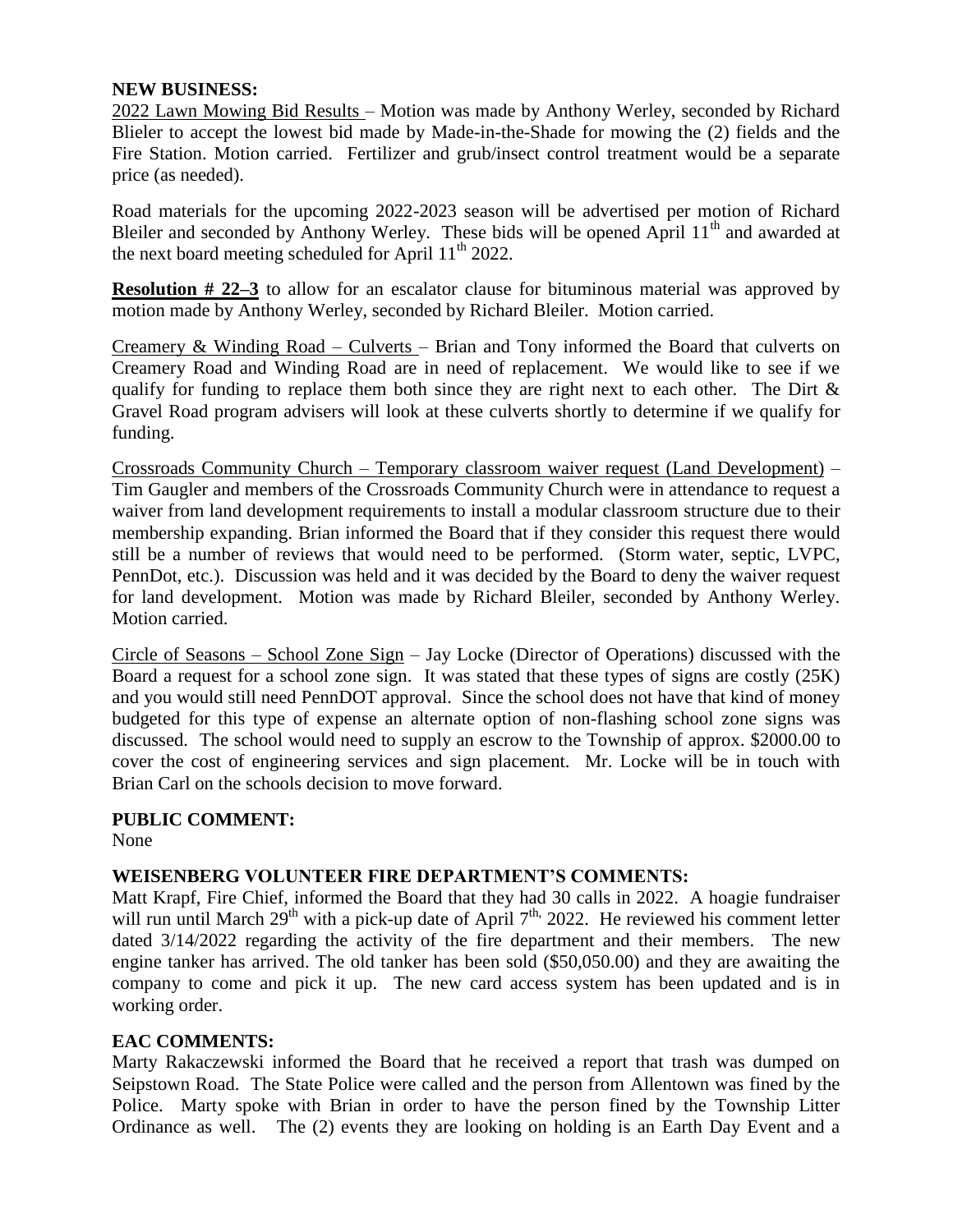Volunteer Event. This is to showcase the EAC's efforts at the gazebo area in the park and to raise money for the new fire truck.

## **ROAD MASTER'S COMMENTS:**

Anthony Werley informed the Board that they did some snow removal over the weekend and they also are in the process of removing snow fence. Sweeping of intersections has also started. Brian informed the Board that the Township supplied reflective jackets for the road crew are in need of replacement as some are no longer reflective. They also need to replace the cordless tools at the maintenance building. Motion made by Linda Gorgas, seconded by Richard Bleiler to order new reflective jackets for the road crew and new cordless tools to replace the broken/outdated ones. Motion carried.

## **ENGINEER'S COMMENTS:**

Stan Wojciechowski informed the Board that the Williams subdivision was revised and is now ready for signatures/recording. Barry Isett has started creating the Standard Details Packet for the SALDO revisions. The first E&S plan was received, reviewed and approved for the Granger subdivision. A site inspection at Dunkin was conducted and a punch list of items to be completed in accordance with the approved land development plan was given. Sheetz received their Notice of Termination (NOT) from LCCD. A Performance Security Release request will be on the agenda for the April meeting. Hillwood re-stripped West Hills Court and Commerce Circle. Darvin Martin (duck barn) improvements have been completed so any escrow can be release.

# **ATTORNEY'S COMMENTS:**

None

## **TREASURER'S COMMENTS:**

Jeff Strauss informed the Board that the 2020 Liquid Fuels audit has been conducted with no issues.

## **SUPERVISOR'S COMMENTS:**

Anthony Werley stated that the Historical Society met at the Township building and they are deciding on the upcoming 2022 events and building maintenance. Richard Bleiler stated that a crane is scheduled to place the stone benches and the bases for the marble slabs. Linda Gorgas stated that the firework display at the Night in the Country is still undecided. They have received (3) proposals and a decision will be made at their next Rec Commission meeting. A spring walk around is scheduled for the rec fields for the end of March.

## **SECRETARY / ADMINISTRATOR'S COMMENTS:**

Brian discussed with the Board the purchase of an office generator and new electrical service panel. Anthony Werley made a motion, seconded by Richard Bleiler to purchase a propane generator and to have the service panel replaced. Motion carried. Brian requested the purchase of (2) additional monitors for the office staff in order to accommodate the volume of information needed at one time since all the property files will be digital. Motion made by Linda Gorgas, seconded by Anthony Werley for the purchase of (2) additional computer monitors with splitters at a cost of no more than \$600.00. Motion carried. The rescue grant funds (covid-19 funds) require an annual report. Brian discussed with the Board the list of items that qualify for these funds. (Expenses: Kuhns Hill Road culvert, Valley Road culvert and pipes) This annual report is due by the end of April 2022 with all the funds used by 2024.